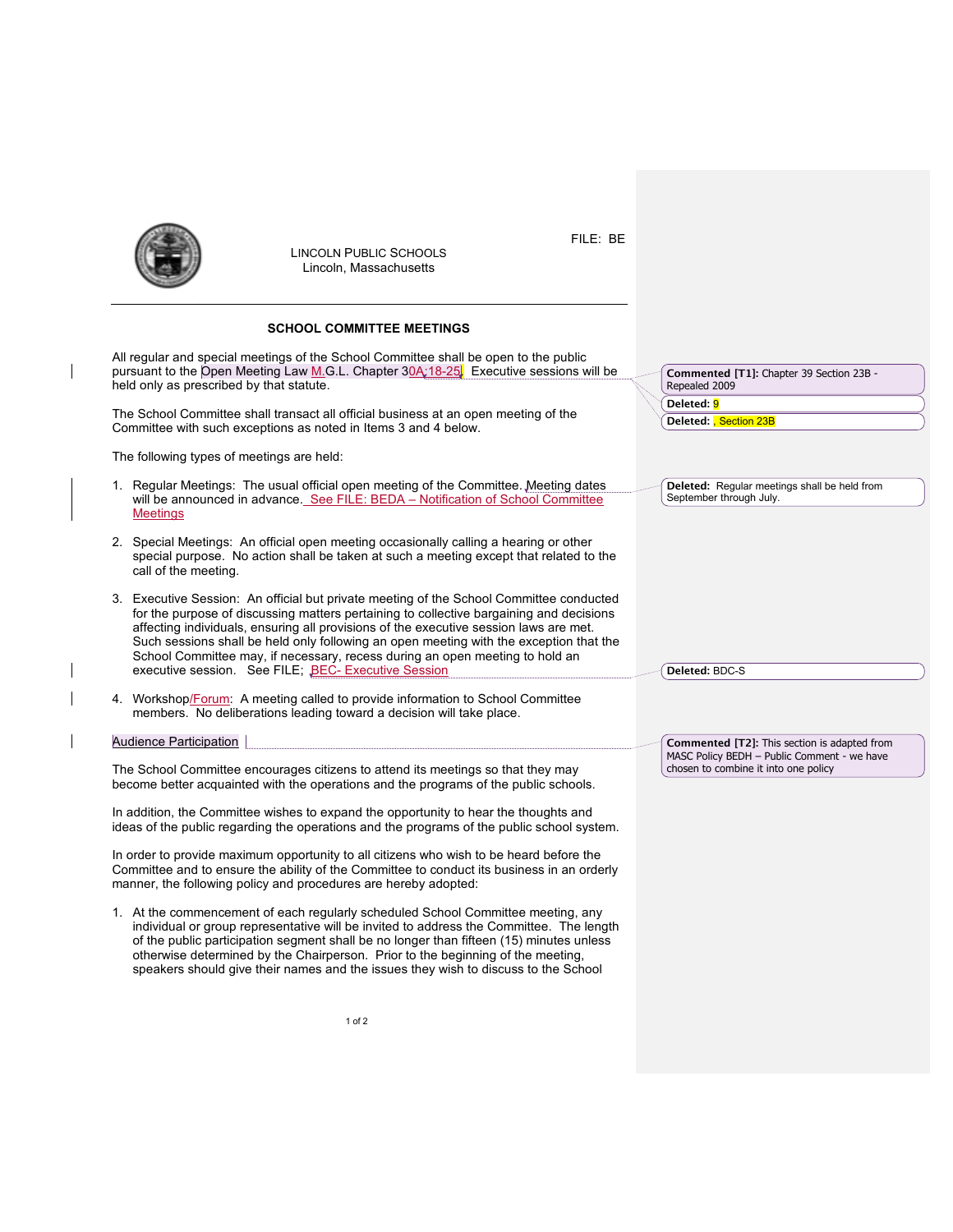## FILE: BE

Committee Chairperson who will recognize them in the same order as submitted. Chairperson may then recognize other members of the audience.

2. Speakers will be allowed up to three (3) minutes to present their material, additional time being extended at the discretion of the presiding Chairperson.

 $\overline{\phantom{a}}$ 

 $\mathsf{l}$ 

 $\mathsf{l}$ 

 $\overline{\phantom{a}}$ 

| 3. Speakers are expected to abide by the District Core Values which include valuing open $\leftrightarrow$                                                                                                                                                                             | Deleted:                                    |
|----------------------------------------------------------------------------------------------------------------------------------------------------------------------------------------------------------------------------------------------------------------------------------------|---------------------------------------------|
| and honest communication which leads to greater understanding and creative solutions to<br>complex problems and asks that speakers assume good will and the best intentions and are<br>forgiving of mistakes or oversights in communication that are bound to occur from time to time. | Formatted: Indent: Left: 0", Hanging: 0.25" |
|                                                                                                                                                                                                                                                                                        | Deleted: ¶                                  |
| Topics for discussion may include those items listed on the School Committee Meeting                                                                                                                                                                                                   | Deleted: 3                                  |
| Agenda for that evening, or any school related matters with the proviso that the School<br>Committee will ensure that proper channels of communication by the public through the<br>teaching staff and administration will be observed.                                                |                                             |
| All remarks will be addressed through the Chairperson of the meeting.<br>5.                                                                                                                                                                                                            | Deleted: 4                                  |
| Speakers may offer objective criticism of the schools' operation and/or programs, but in                                                                                                                                                                                               | Deleted: 5                                  |
| public session, the Committee will not entertain personal complaints regarding school<br>personnel or other members of the school community. Complaints involving staff<br>members must follow administrative channels.                                                                |                                             |
| $\frac{7}{4}$ Written comments may be presented to the School Committee before or after the                                                                                                                                                                                            | Deleted: 6                                  |
| meeting for the Committee members' review and consideration at an appropriate time.                                                                                                                                                                                                    |                                             |
| All matters will be taken under advisement by the School Committee. Committee                                                                                                                                                                                                          | Deleted: 7                                  |
| members will not engage in debate with speakers over issues presented. However,<br>Committee members may choose to comment on issues raised. Administrative staff<br>may be called upon to correct any factual errors in statements made.                                              |                                             |
| In addition to the period available at the beginning of each School Committee meeting,                                                                                                                                                                                                 | Deleted: 8                                  |
| the public will be invited to comment on specific issues being discussed at any meeting                                                                                                                                                                                                | Deleted: by the School Committee            |
| during the Committee's discussion of that issue. The length of public participation or of                                                                                                                                                                                              | Deleted: evening                            |
| any individual speaker's comments shall be determined by the Chairperson of the<br>School Committee.                                                                                                                                                                                   |                                             |
| Legal Reference: MGL Chapter 30A: 18-25                                                                                                                                                                                                                                                | Formatted: Not Highlight                    |
|                                                                                                                                                                                                                                                                                        | Deleted: 29, Sections 23 A, B & C           |
|                                                                                                                                                                                                                                                                                        |                                             |
| Adopted at School Committee Meeting of September 28, 1981<br>Section on Audience Participation Adopted at School Committee Meeting of June 14, 1982                                                                                                                                    | Deleted: ¶                                  |
| Revised at School Committee Meeting of January 21, 1985                                                                                                                                                                                                                                |                                             |
| Revised at School Committee Meeting of January 22, 1990                                                                                                                                                                                                                                |                                             |
| Revised at School Committee Meeting of November 21, 2002                                                                                                                                                                                                                               |                                             |
| Revised at School Committee Meeting of                                                                                                                                                                                                                                                 | Formatted: Underline                        |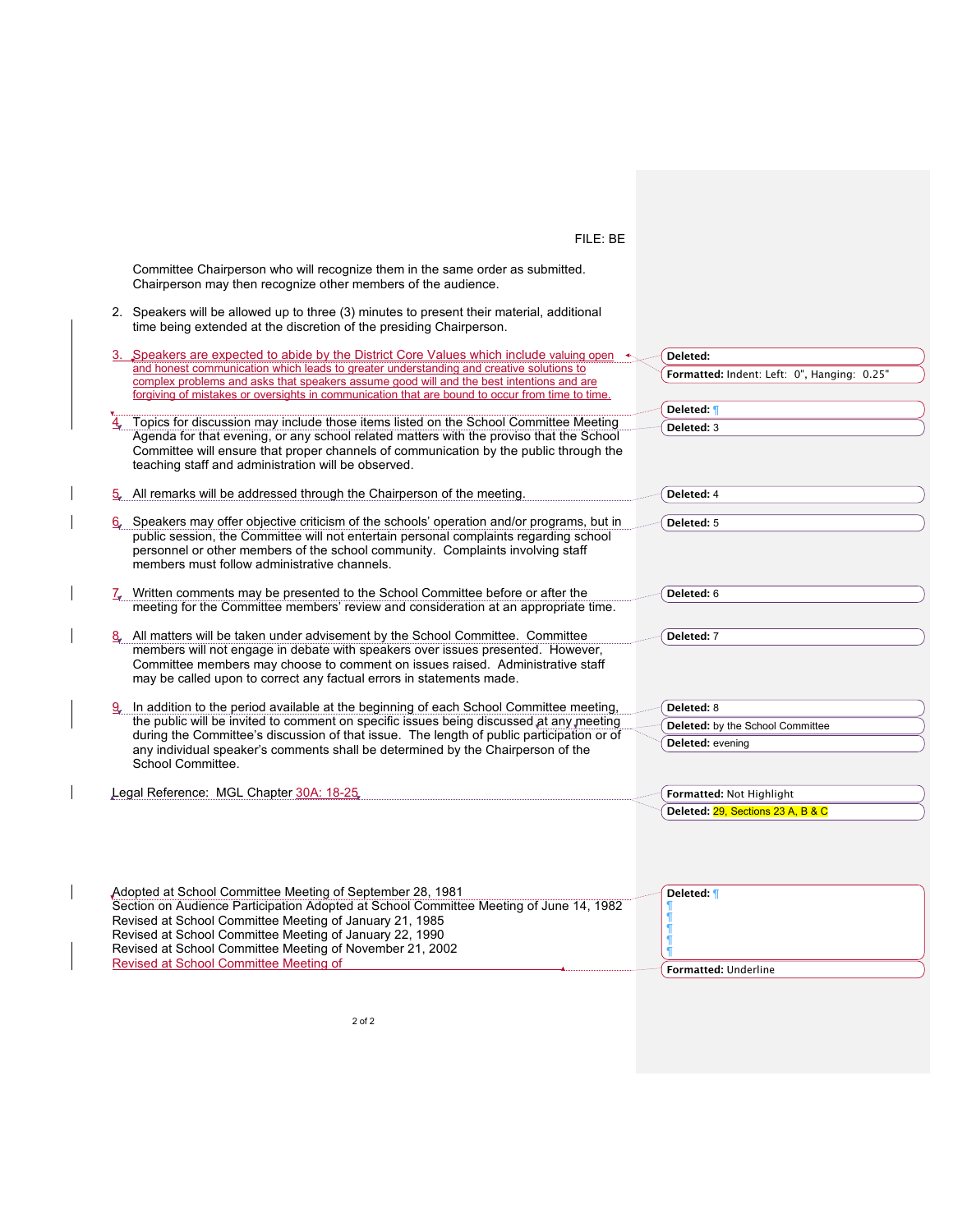

LINCOLN PUBLIC SCHOOLS Lincoln, Massachusetts

## **SCHOOL COMMITTEE MEETINGS**

All regular and special meetings of the School Committee shall be open to the public pursuant to the Open Meeting Law G.L. Chapter 39, Section 23B. Executive sessions will be held only as prescribed by that statute.

The School Committee shall transact all official business at an open meeting of the Committee with such exceptions as noted in Items 3 and 4 below.

The following types of meetings are held:

- 1. Regular Meetings: The usual official open meeting of the Committee. Regular meetings shall be held from September through July. Meeting dates will be announced in advance.
- 2. Special Meetings: An official open meeting occasionally calling a hearing or other special purpose. No action shall be taken at such a meeting except that related to the call of the meeting.
- 3. Executive Session: An official but private meeting of the School Committee conducted for the purpose of discussing matters pertaining to collective bargaining and decisions affecting individuals, ensuring all provisions of the executive session laws are met. Such sessions shall be held only following an open meeting with the exception that the School Committee may, if necessary, recess during an open meeting to hold an executive session. See FILE; BDC-S
- 4. Workshop: A meeting called to provide information to School Committee members. No deliberations leading toward a decision will take place.

## Audience Participation

The School Committee encourages citizens to attend its meetings so that they may become better acquainted with the operations and the programs of the public schools.

In addition, the Committee wishes to expand the opportunity to hear the thoughts and ideas of the public regarding the operations and the programs of the public school system.

In order to provide maximum opportunity to all citizens who wish to be heard before the Committee and to ensure the ability of the Committee to conduct its business in an orderly manner, the following policy and procedures are hereby adopted:

1. At the commencement of each regularly scheduled School Committee meeting, any individual or group representative will be invited to address the Committee. The length of the public participation segment shall be no longer than fifteen (15) minutes unless otherwise determined by the Chairperson. Prior to the beginning of the meeting, speakers should give their names and the issues they wish to discuss to the School